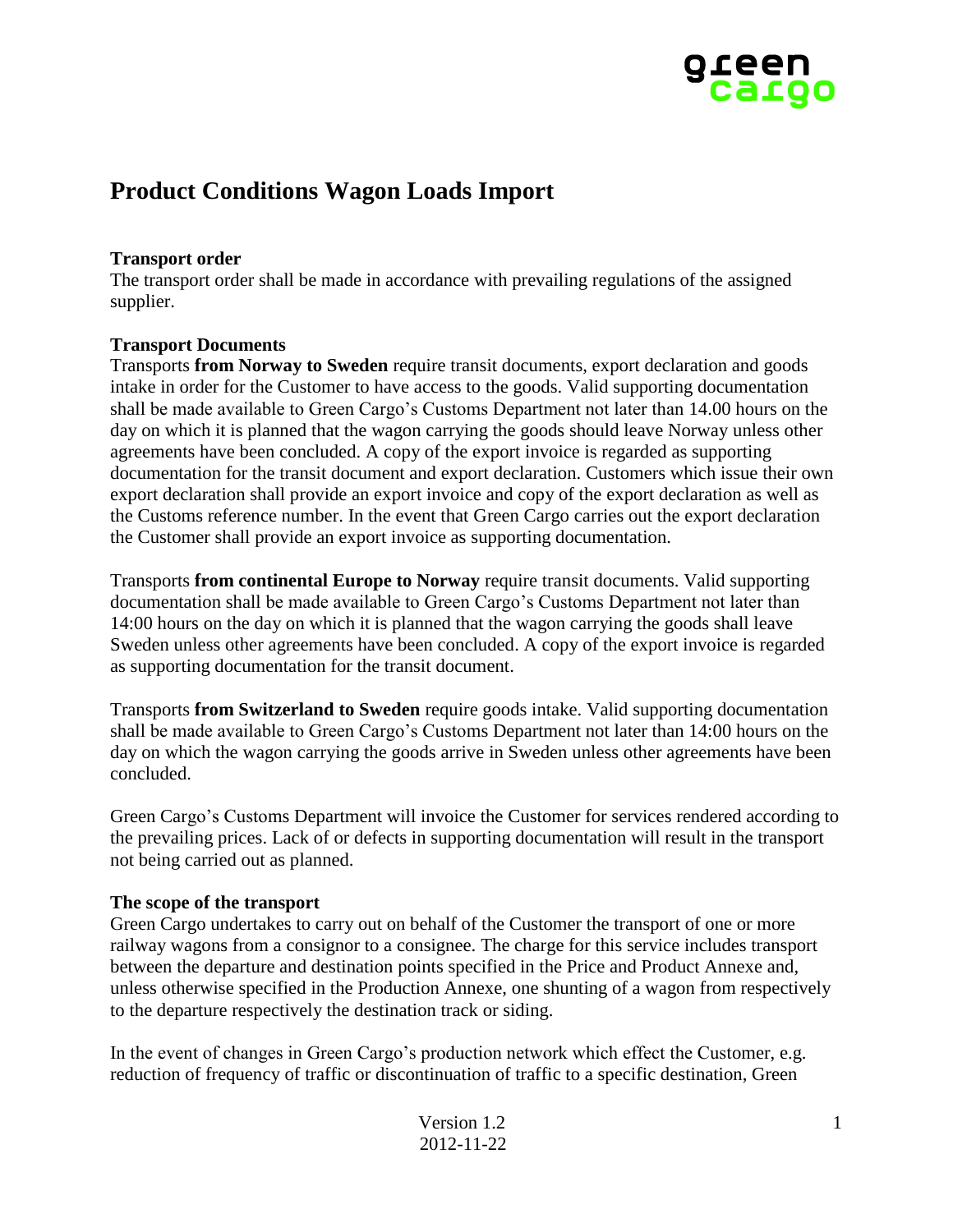

Cargo shall inform the Customer of the change, in writing, not less than a month before the change is executed.

### **Disposition of wagon(s) for loading and unloading**

The following shall apply for wagons supplied by Green Cargo:

The consignor shall have a set loading time as per the prevailing regulations of the assigned Supplier. The consignee is allowed an unloading time of 8 hours. Time shall be counted during the period 07:00-17:00 hours on working days from the moment the wagon is put at the disposal of the consignee. For further information see Green Cargo General Terms and Conditions for Carriage of Goods by Rail which can be found at www.greencargo.com under Customer Support. Should the Customer need further disposition time this can be offered as an additional service.

In the case of wagons provided by Green Cargo it is the responsibility of the Customer to report these as unloaded. A report shall be sent to Green Cargo Customer Service using the form on the web or the form "Lossningsanmälan". These forms are available at www.greencargo.com under "Kundservice". Customers with access to Event Management can report unloaded wagons using that system. Wagons which are reported as unloaded shall be made available to Green Cargo at the agreed handover point.

The disposition time and unloading notification for wagon(s) supplied by a wagon keeper other than Green Cargo will be in accordance with the Customer's agreement with the respective wagon keeper.

### **Cancellation and changes to Transport Order**

Cancellation of or changes to transport orders shall be made in accordance with prevailing regulations of the assigned supplier.

### **Loading Instructions**

To ensure operational safety, at the same time creating good conditions for a high quality of transport, the consignor shall be responsible for the loading and securing of goods according to currently valid legislation, ordinances and loading regulations. Loading Regulations are available at www.greencargo.com under "Kundservice". Further advice with regard to loading may be obtained from the Green Cargo Customer Service or the sales person responsible for the Agreement. Green Cargo undertakes to inform the Customer in writing about any changes to the Loading Regulations during the contract period. When loading outside Sweden the Loading Guidelines in force at the point of loading shall apply.

### **Sealing**

Should a wagon arrive at the Swedish frontier with destination to or transit through a non-EU country, Green Cargo will not be able to further forward the wagon if it is not sealed.

An unsealed wagon will imply for the Customer delay of the transport and for Green Cargo additional sorting and sealing of the wagon, as well as supplementary freight documentation. Green Cargo will subsequently invoice any additional costs incurred and possible wagon standstill costs.

| Version 1.2 |  |
|-------------|--|
| 2012-11-22  |  |